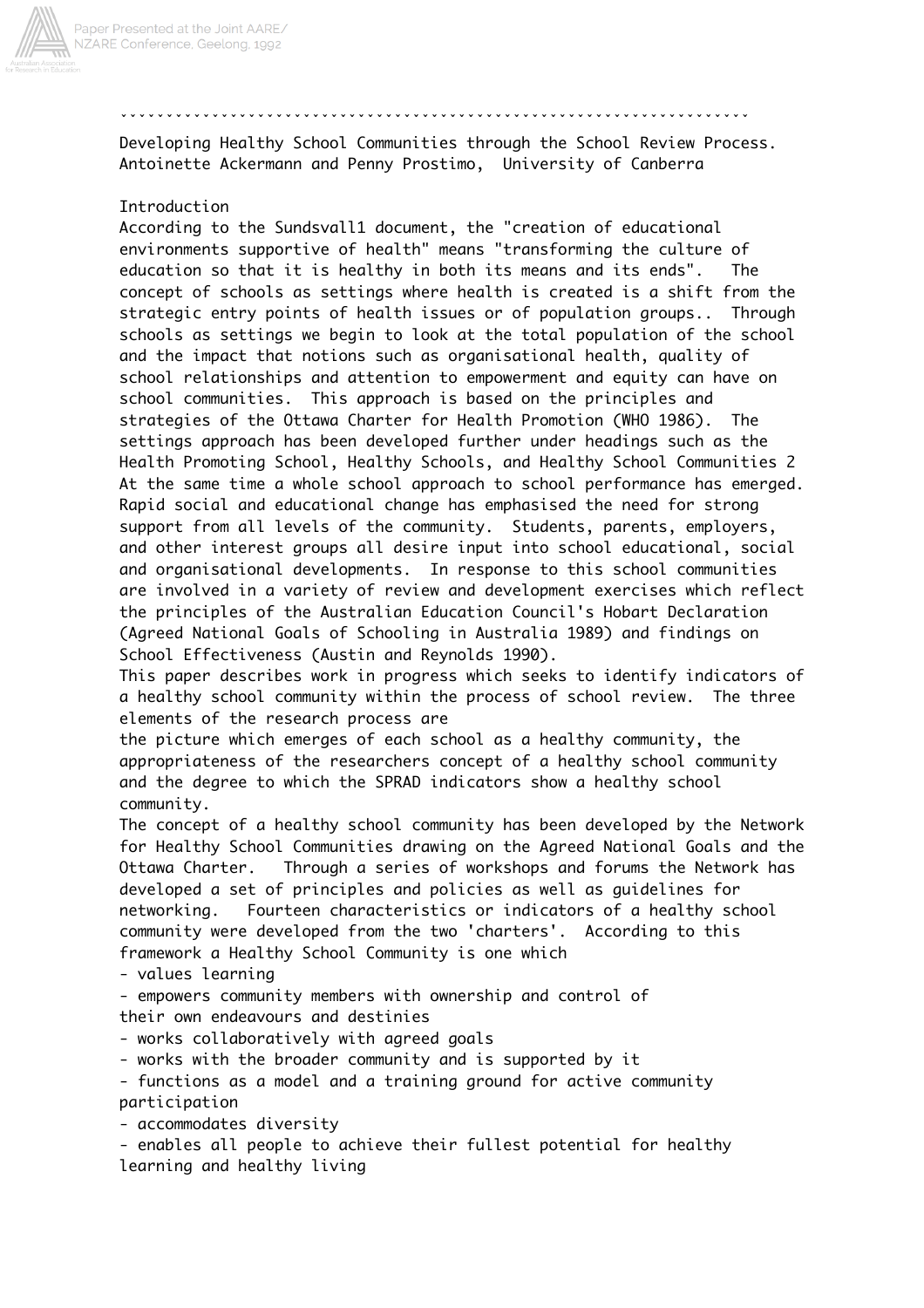

- develops skills and confidence for full participation in the community

- teaches people to think critically and analytically about social and health issues

- encourages people to think globally and act locally

- accords health an important place in the school curriculum

- provides a school climate which supports personal and social development

- fosters good communication and social relationships

- delivers efficient and humane educational services to meet needs. The Research Project

Using a collaborative approach consistent with the Network principles the authors worked with two schools in the ACT which were undergoing the formal process of school review. The aims of the project are

i. within the framework of the Ottawa Charter for Health Promotion explore the indicators which emerge for Healthy School Communities during

the School Performance and Review Development process;

ii. in collaboration with the school community, to extend and develop these indicators as a framework for the school as a healthy school community to be considered as an adjunct for possible future planning and development. SPRAD

School Performance Review and Development (SPRAD) was developed in order that the ACT Public Schools system regularly and systematically examine key aspects of a school (ACT Department of Education and the Arts 1991). While previous programs of review have been primarily curriculum oriented, SPRAD is different in that other key aspects, in addition to curriculum are seen as important determinants of school effectiveness. The broadening of the review process has enabled a whole review which establishes the school as a community with strong interrelationships within the school itself and the broader community within which it acts.

SPRAD is the initial process in a five year program of review and development. The process is essentially based on an action research model (Kemmis and McTaggert 1988). Basically it involves information gathering, reflection, report writing and planning, review panel and celebration . The emphasis is to develop and implement a School Development Plan based on the outcomes and processes of SPRAD. The purposes of the review are threefold:

i. to promote improvement and future planning;

ii. to satisfy requirements for schools to be accountable;

iii. to enhance the public confidence in individual schools and the system as a whole.

Research regarding key aspects of effective schools was used to identify determinants on which to base a whole school approach to the review process. The key aspects selected for the review are Management; planning, policy, resources, leadership; Programs; curriculum, special programs, processes; School Climate; morale, attitudes, enjoyment, environment; Student Welfare and Management; welfare and discipline;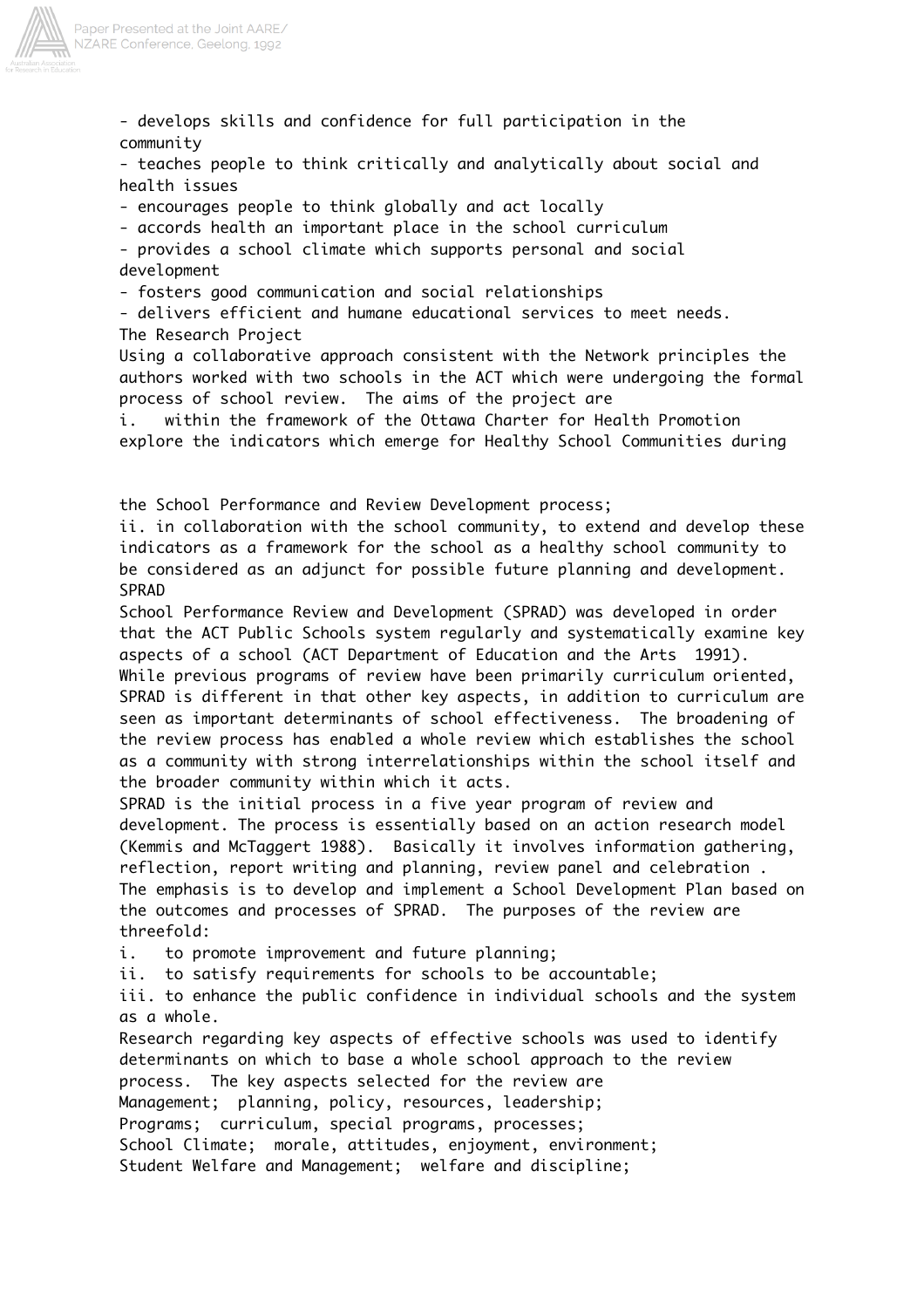

Educational Outcomes; achievements.

Review committees are established for each of these key aspects with an additional working groups focussing on specific areas of need identified by the school. A School Review Committee takes responsibility for the coordination of the review process in collaboration with a systems School Review Panel. Members of the committees include parents, teachers, other staff and include students where appropriate, and as far as possible include 'critical friends'.

The first phase is information intensive, schools are encouraged to gather together school policies and philosophies, system policies, previous school evaluations and reports, curriculum documentation, student records, enrolment and demographic data. Information is gathered on the key aspects of the review through intensive questionnaires completed by parents, students and teachers. Information and feedback also comes from group process, interviews, observation, schedules, meetings and classroom discussions.

The following phase involves the school as a community reflecting upon the findings to identify genuine strengths, successes and concerns, then to discern reasons for these and decide on priorities for action. This reflective process is steered by committees set up for each of the key aspects.

A final Review and Development Plan is produced from the committee reports and a process of further review and negotiation with the School Review Panel and School Review Committee.

Methodology

The collaborative process of SPRAD is consistent with the principles of the Healthy School Community, thus incorporating the process for this research was straightforward. As members of the community outside the school community the researchers needed to develop an understanding of the roles of parent student and teacher within the individual school context. Membership by one researcher on a committee at each school enabled participation in the review process.

Participant observation as the key method was extended into consultation with parents, teachers and students, exploring data to establish the

concerns and strengths highlighted in SPRAD. It was important in this participatory role to be aware of the level of researcher influence in terms of concerns and strengths at the recommendation stage. An observational role was found to be more appropriate at this time.

Indicators for a healthy school community were drawn from data about the whole school through the different SPRAD committees. Within committee discussions continually referred to areas of overlap between the key aspects and contributed to initial analysis of data from the other committees.

Using the characteristics developed by the Network as a guide the indicators identifiable in the review process are to be established. These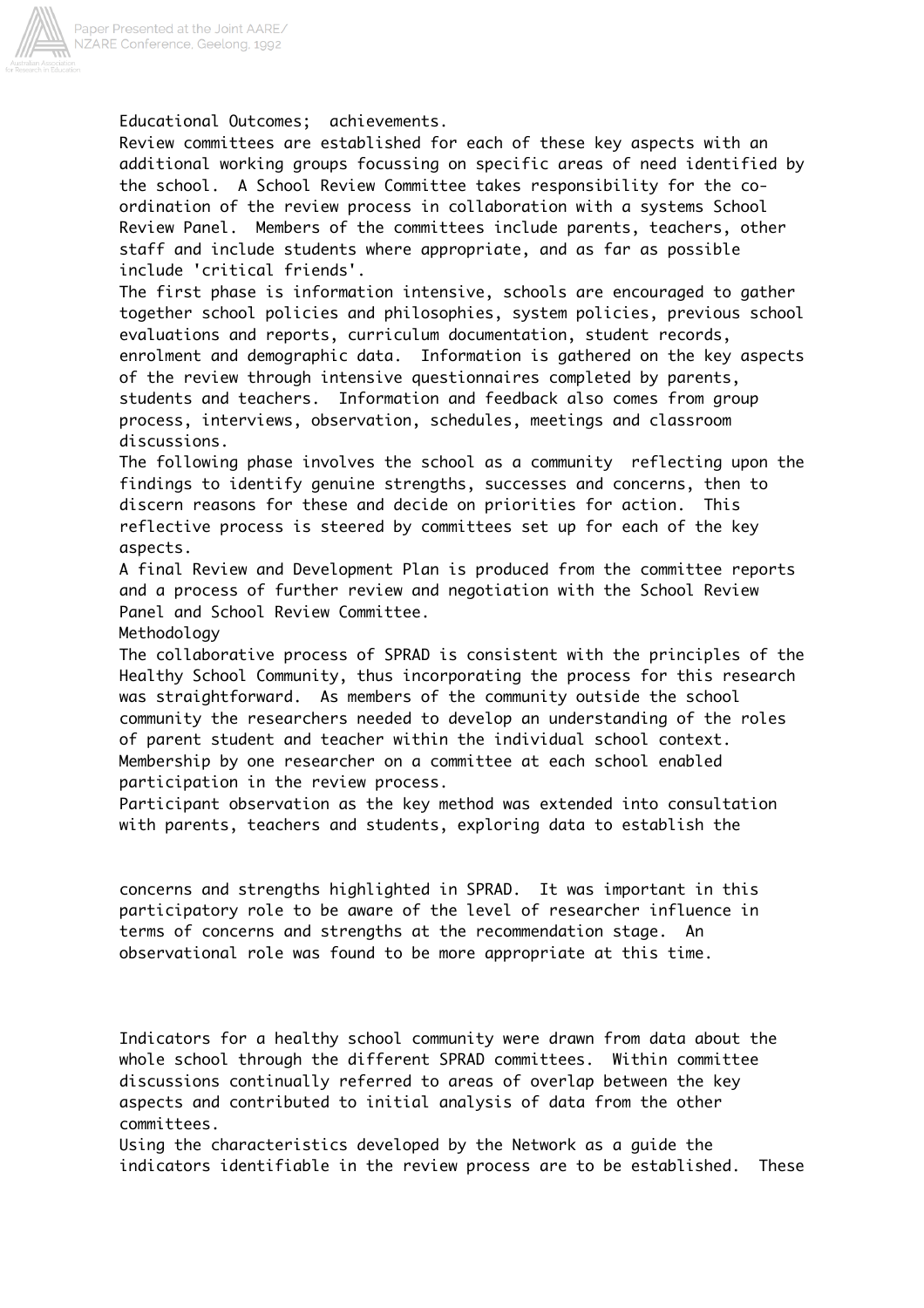

will emerge from and together with a picture of the individual school as a healthy school community. This information will be shared in a workshop format with representatives from each committee, including students, parents and teachers.

The workshop will encourage discussion and reinterpretation of the researchers findings and the identification of gaps in indicators which already exist in the review process. Any gaps identified are to be looked at in terms of what is already in place which could be extended or modified rather than attempting to establish new terms of reference in the rapidly changing environment of education. This is consistent with the Network principle of working with current developments and building on what is already in place.

As active participants in the school community and with various roles within that community the workshop members will bring their own perceptions to the task of naming indicators of a health school community. The workshop process will enable participants to build a full picture of their school as a healthy community according to their own vision. They will own the document produced and determine its use, however it is anticipated that the document will become a plan for further development alongside their SPRAD Development Plan.

The indicators which emerge from this research will demonstrate the appropriateness of the healthy school communities concept as described by the Network for Healthy School Communities for these two schools. This result will contribute to the further development in reviewing and describing the concept of Healthy Schools and the Health Promoting School Finally the indicators from this research will be useful to other schools in the ACT particularly when they are undertaking the formal review process. Other educational systems may find value in establishing a similar process of determining indicators of healthy school communities as part of the schools role in building better futures.

## Bibliography

ACT Department of Education and the Arts. Guidelines for School Review in ACT Public Schools. School Performance and Development Section ACT 1991 Australian Education Council. The Hobart Declaration on Schooling 1989 Austin,G and Reynolds, D. Managing for Improved School Effectiveness: An Interpretational Survey School Organisation, Vol 10 Nos 2&3 1990 Kemmis, S. and McTaggert R. The Action Research Planner Deakin University Press Australia 1988

Network for Healthy School Communities principles and policy document. Canberra 1992

World Health Organisation. Ottawa Charter for Health Promotion 1986

1The Sundsvall Conference on Supportive Environments 1991, the Third International Conference on Health Promotion was organised jointly by the Nordic countries (Denmark, Finland, Iceland, Norway and Sweden), the World Health Organisation and the United Nations Environment Program. The Briefing Book Creating Supportive Educational Environments was developed by a team from Ontario Institute for Studies in Education.

2 The Health Promoting School developed in the 80's through work in the UK